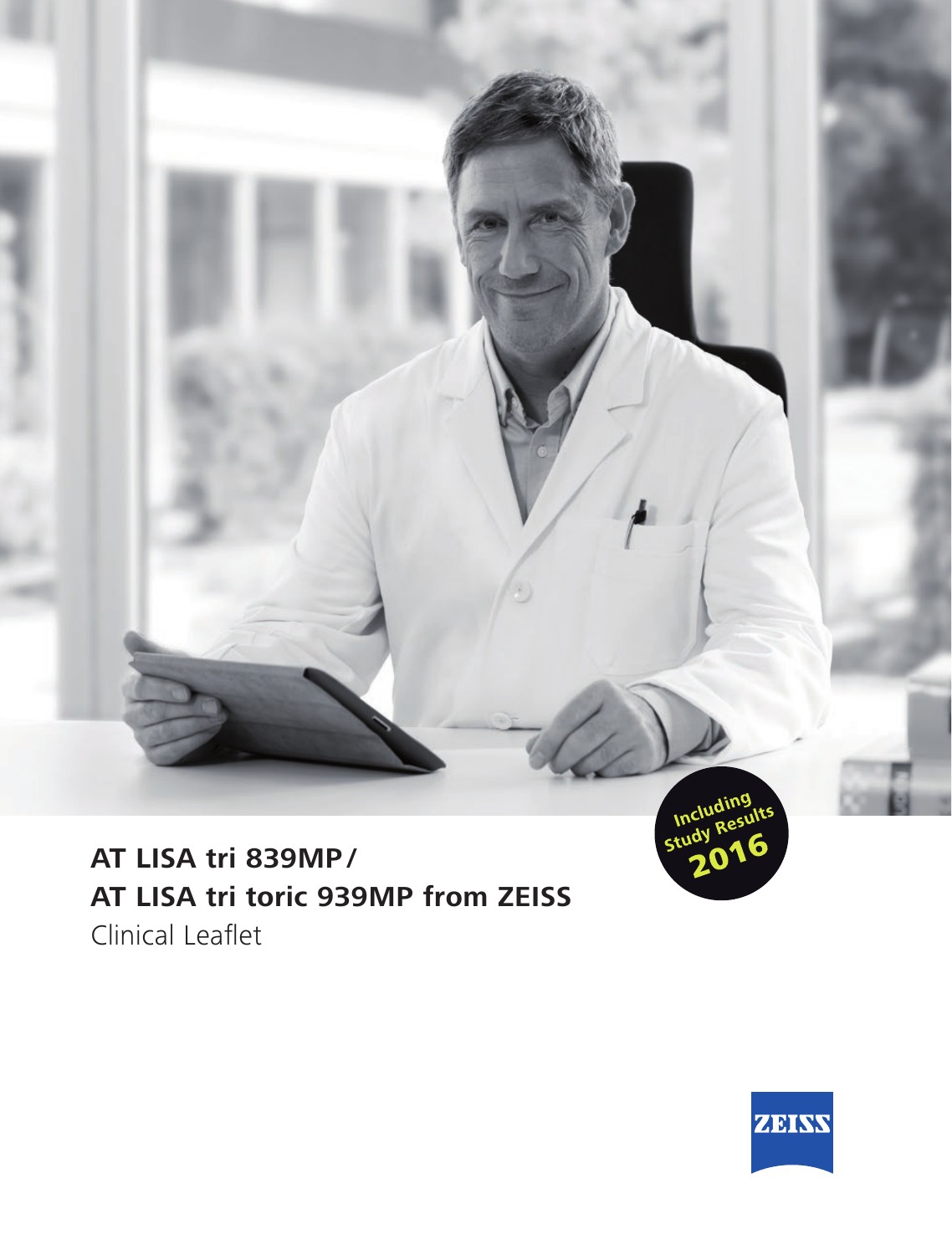*"With the AT LISA tri, I can finally introduce my patients to a real multifocal world without sacrificing their contrast sensitivity and without increasing their dysphotopsias." \**

*\*Joaquín Fernández, MD (Hospital Vithas Virgen del Mar, Almeria, Spain)*

# **Introduction**

Since their market introduction, AT LISA® tri 839MP and AT LISA tri toric 939MP from ZEISS have been included in numerous clinical studies, each one highlighting the strong performance of these gold standard trifocal MICS IOLs for restoring a full range of vision. The two members of the ZEISS AT LISA tri family are based on the successful ZEISS AT LISA platform and have proven to provide excellent intermediate vision

without compromising distance and near vision due to an optimized optic design with an additional dedicated focal point.

The near and intermediate additions of the AT LISA tri and AT LISA tri toric from ZEISS are +3.33 D and +1.66 D at the IOL plane, offering a comfortable reading and intermediate distance of approximately 40 cm and 80 cm respectively.

# **Clinical studies with ZEISS AT LISA tri 839MP**

In the period from 2012 to today, several clinical studies have been conducted in Europe. The most recent publication results analyzing three to twelve months postoperative data are reviewed in this report (Table 1).



**Study A:** 76 eyes / 38 patients (3 months), prospective case series<sup>1</sup> **Study B:** 208 eyes/ 104 patients (3 months), prospective study\*\* **Study C:** 60 eyes/30 patients (3 months), prospective randomized trial<sup>2</sup> **Study D:** 60 eyes/30 patients (6 months), prospective case series<sup>3</sup> **Study E:** 100 eyes/50 patients (3 months), prospective study<sup>4</sup> **Study F:** 100 eyes/50 patients (3 months), prospective study<sup>5</sup> **Study G:** 204 eyes/102 patients (6 months), prospective study<sup>6</sup> **Study H:** 120 eyes / 60 patients (12 months), prospective case series<sup>7</sup> **Study I**: 54 eyes / 27 patients (3 months), prospective case series<sup>8</sup>

*Table 1: Major studies on ZEISS AT LISA tri conducted from 2012 until today*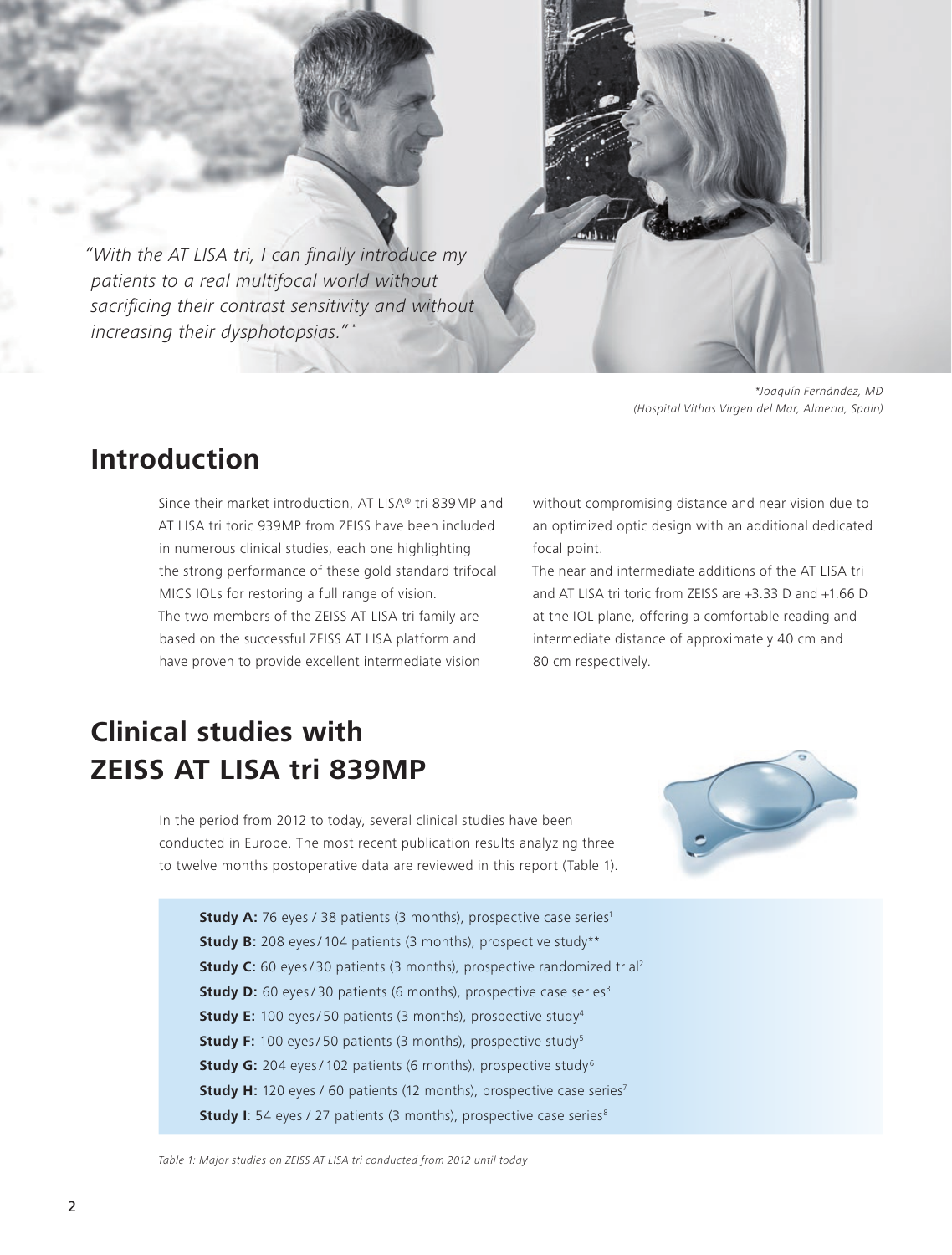# Visual acuity

Clinical results show that the ZEISS AT LISA tri 839MP provides excellent intermediate visual acuity in addition to very good far and near vision.

The monocular uncorrected and distance corrected near and intermediate visual acuity were measured at 33 to 40 cm

and 66 to 80 cm, respectively. The studies show strong results for uncorrected intermediate vision throughout, e.g. study C with logMAR 0.06 and 0.03 at 66 cm and 80 cm, respectively, confirming the broad range of functional intermediate vision with this lens.

| <b>Study</b>       | $\mathsf{n}$ | <b>UDVA</b>                   | <b>CDVA</b>                      | UIVA (80 cm)°                                                              | DCIVA (80 cm)°                                                           | <b>UNVA (40 cm)<sup>o</sup></b>                | DCNVA (40 cm)°                                   |
|--------------------|--------------|-------------------------------|----------------------------------|----------------------------------------------------------------------------|--------------------------------------------------------------------------|------------------------------------------------|--------------------------------------------------|
| A monocular        | 76           | 0.10                          |                                  | 66 cm: 0.15                                                                |                                                                          | 0.1                                            |                                                  |
| A binocular        | 76           | $-0.05$                       |                                  | 66 cm: 0.05                                                                |                                                                          | 0.05                                           |                                                  |
| <b>B</b> monocular | 208          | $0.08 \pm 0.13$               | $0.03 \pm 0.14$                  | $0.17 \pm 0.16$                                                            | $0.15 \pm 0.15$                                                          | $0.21 \pm 0.16$                                | $0.13 \pm 0.14$                                  |
| <b>B</b> binocular | 208          | $0.03 \pm 0.09$               | $0.00 \pm 0.13$                  | $0.10 \pm 0.15$                                                            | $0.08 \pm 0.15$                                                          | $0.15 \pm 0.14$                                | $0.08 \pm 0.12$                                  |
| C monocular        | 30           | $-0.05 + 0.08$                | $-0.06 \pm 0.07$                 | 66 cm: $0.06 + 0.07$<br>80 cm: $0.03 \pm 0.08$                             | 66 cm: $0.06 + 0.07$<br>80 cm: $0.03 \pm 0.08$                           | $33$ cm; 0.07 + 0.09<br>40 cm: $0.15 \pm 0.09$ | 33 cm: $0.07 + 0.09$<br>40 cm: $0.14 \pm 0.10$   |
| <b>D</b> monocular | 60           | $0.03 \pm 0.09$               | $0.05 \pm 0.08$                  | 66 cm: $0.08 \pm 0.10$                                                     | 66 cm: $0.08 \pm 0.10$                                                   | 33 cm: $0.20 \pm 0.12$                         | 33 cm: $0.17 \pm 0.11$                           |
| <b>F</b> monocular | 100          | $0.06 \pm 0.08$               | $0.04 \pm 0.08$                  | 66 cm: $0.10 \pm 0.09$                                                     |                                                                          | $0.06 \pm 0.08$                                |                                                  |
| <b>F</b> binocular | 100          | $0.04 \pm 0.07$               |                                  | 66 cm: $0.04 \pm 0.08$                                                     |                                                                          | $0.01 \pm 0.09$                                |                                                  |
| <b>G</b> binocular | 204          | $0.02 \pm 0.07$<br>(3 months) | $-0.02 \pm 0.05$<br>$(3$ months) | 70 cm: $0.12 \pm 0.11$<br>60 cm: $0.13 \pm 0.10$<br>50 cm: $0.08 \pm 0.11$ | 70 cm: $0.11 \pm 0.11$<br>60 cm: $0.09 + 0.08$<br>50 cm: $0.07 \pm 0.11$ | $0.07 + 0.11$                                  | $0.06 \pm 0.10$                                  |
| <b>H</b> monocular | 120          | $0.03 \pm 0.13$               | $0.01 \pm 0.11$                  | 66 cm: $0.12 \pm 0.13$<br>80 cm: $0.11 \pm 0.13$                           | 66 cm: $0.11 + 0.12$<br>80 cm: $0.11 \pm 0.13$                           | 33 cm: $0.23 + 0.15$<br>40 cm: $0.27 \pm 0.15$ | 33 cm: $0.21 \pm 0.14$<br>40 cm: $0.25 \pm 0.14$ |
| I monocular        | 54           | $0.01 \pm 0.10$               | $-0.04 \pm 0.08$                 | $0.06 \pm 0.12$                                                            | $0.04 \pm 0.11$                                                          | $0.09 \pm 0.12$                                | $0.06 \pm 0.13$                                  |
| I binocular        | 54           | $-0.06 + 0.10$                | $-0.10 + 0.09$                   | $0.00 + 0.12$                                                              | $-0.01 \pm 0.10$                                                         | $0.04 \pm 0.10$                                | $0.02 \pm 0.11$                                  |

#### Monocular and binocular visual acuity (logMAR)

*Table 2: Monocular and binocular visual acuities for distance, intermediate and near vision in logMAR (mean ± SD)*

° if not otherwise mentioned in table

In study F all patients had a binocular uncorrected visual acuity of logMAR 0.2 or better and 90 % had logMAR 0.1 or better at all distances (far, intermediate, near). Regarding monocular vision, still more than 90 % of the patients had an uncorrected visual acuity of logMAR 0.2 or better for all distances. UDVA was logMAR 0.1 or better in 90 % of the cases and UIVA and UNVA were logMAR 0.1 or better in 80 % of the cases.

Thanks to the continuously strong results at all three focal points, patients are able to enjoy a full range of vision, similar to a young phakic patient.

#### Visual acuity at various distances



*Figure 1. Monocular and binocular visual acuities at far, intermediate and near distances (Study F)*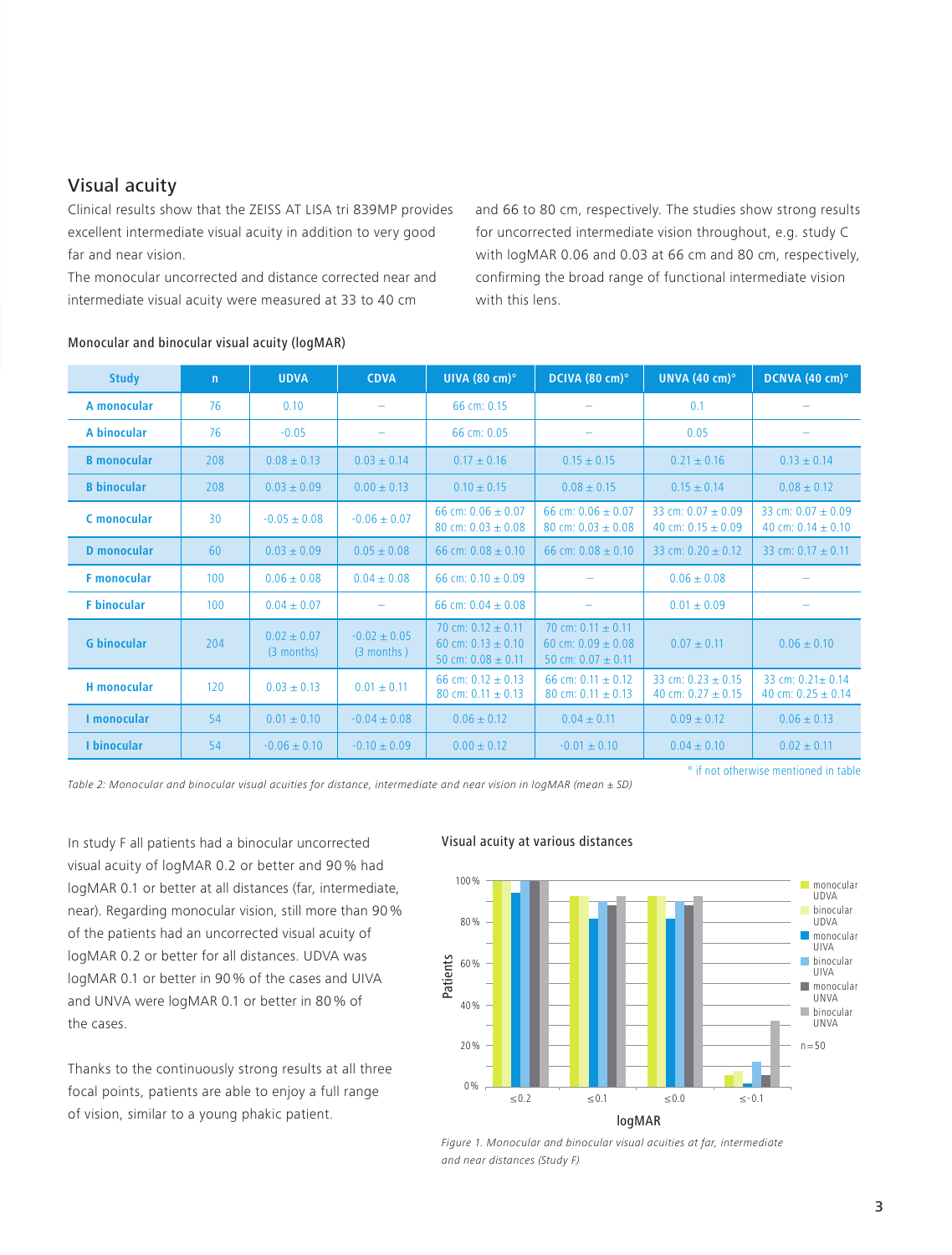Mojzis et al.<sup>2</sup> compared the binocular defocus curve between bifocal and trifocal IOLs (Figure 2). Whereas the bifocal curve shows the typical valley in the intermediate range, the trifocal curve is much flatter between 0 D and -2.5 D, illustrating the very good intermediate visual acuity. The visual acuity is maintained below 0.10 logMAR (0.80 decimal) from distance vision up to a proximity of 40 cm (2.5 D), providing patients with a very smooth transition from near to distance vision and a continuous range of sharp vision.

Plaza-Puche and Alio analyzed the defocus curves of different multifocal IOLs.<sup>9</sup> A comparison of the defocus curves of ZEISS AT LISA tri and PhysIOL's FineVision showed statistically significant differences in the intermediate range, with better results for ZEISS AT LISA tri. A comparison to Alcon's ReSTOR +3.0 highlighted the difference in intermediate VA with statistically superior results for ZEISS AT LISA tri at distances between 66 cm and 1 m (corresponding to a defocus range of -1.5 D to 1.0 D).

# 1 0.5 0 -0.5 -1 -1.5 -2 -2.5 -3 -3.5 -4 -0.10 0.10 0.00 0.40 0.50 0.60 0.20 0.30 **Bifocal group Trifocal group** Figure 2. Mean binocular defocus curve in the bifocal (green) and trifocal (blue) groups<br>
Figure 2. Mean binocular defocus curve in the bifocal (green) and trifocal (blue) groups Diopter (D)

# Refraction

Defocus Profile

Clinical results show that the ZEISS AT LISA tri 839MP provides very good postoperative refractive results. Several studies confirm the high refractive predictability with the ZEISS AT LISA tri IOL (Table 3).

| <b>Study</b>   | $\mathsf{n}$ | $SE \pm SD(D)$             | $Sphere \pm SD(D)$      | $Cylinder \pm SD(D)$          | <b>Follow up</b> |
|----------------|--------------|----------------------------|-------------------------|-------------------------------|------------------|
| $\overline{A}$ | 76           | $-0.08 + 0.25$             | $0.05 + 0.25$           | $-0.1 \pm 0.18$               | 3 months         |
| B              | 208          | $0.14 + 0.41$              | $0.34 + 0.42$           | $-0.43 + 0.37$                | 3 months         |
| $\mathsf{C}$   | 60           | $-0.29 + 0.33$             | $-0.19 + 0.35$          | $-0.20 + 0.21$                | 3 months         |
| D              | 60           | $-0.12 \pm 0.39$           | $-0.02 + 0.38$          | $-0.28 + 0.28$                | 6 months         |
| E              | 100          | $-0.08$ ( $-1.38$ to 0.75) | $+0.20$ (-0.75 to 1.00) | $-0.58$ ( $-1.75$ to $0.00$ ) | 3 months         |
| G              | 204          | n/a                        | $-0.06 \pm 0.21$        | $-0.09 + 0.21$                | 6 months         |
| Н              | 120          | -                          | 0.1                     | $-0.34$                       | 12 months        |
|                | 54           | $0.05 + 0.32$              |                         | $0.32 + 0.33$                 | 3 months         |

*Table 3: Mean postoperative refraction*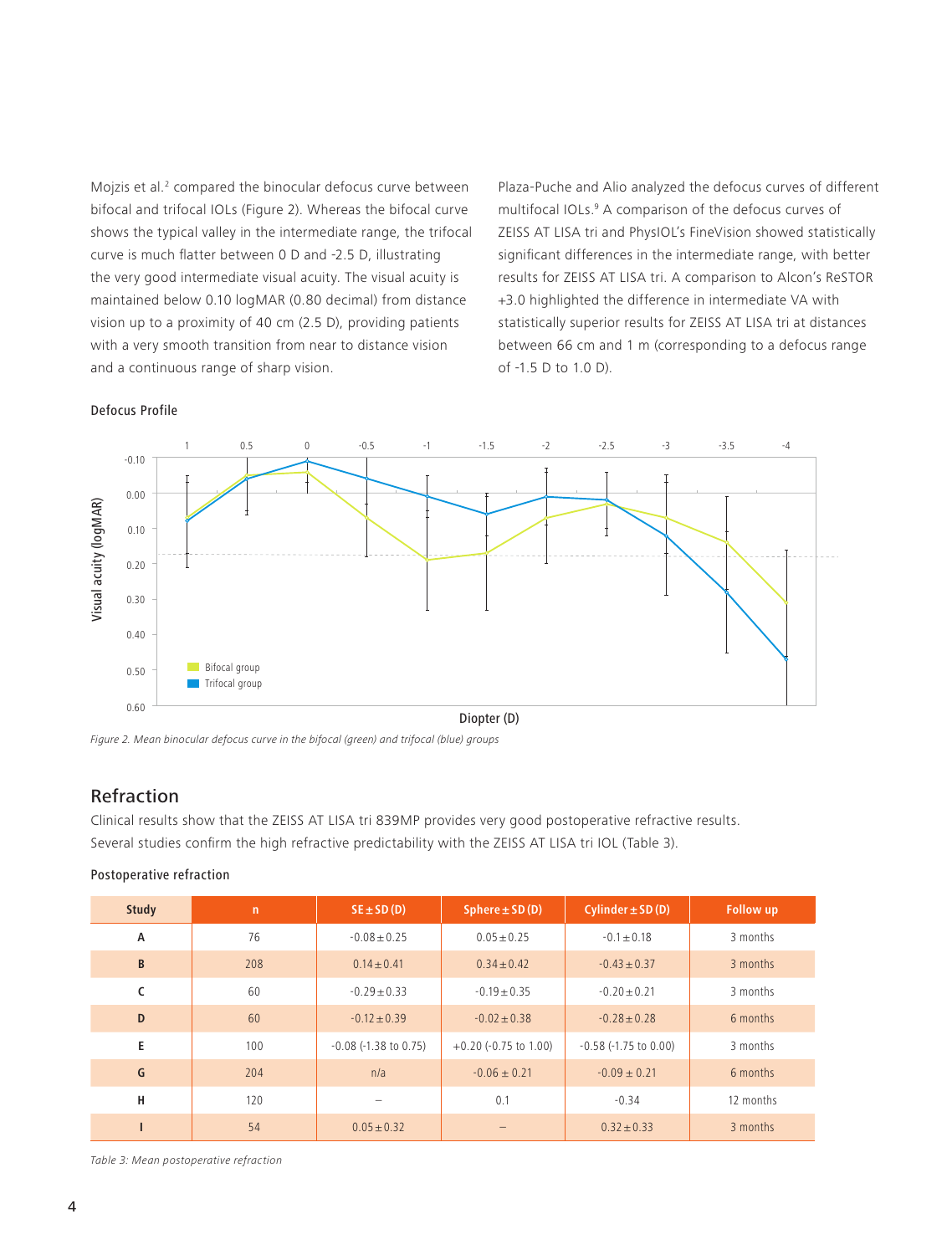Mojzis et al.10 plotted the spherical equivalent of their 60 patients before and 3 months after surgery in the below radial chart, demonstrating the refractive accuracy in their study. Whereas before surgery, patients had refractive deviations in the range

of 5 to -11.5 D (blue curve), after surgery all patients were within  $\pm$  1 D (shaded area and orange curve), with many along the black line, representing 0 D residual refraction.

5  $\boldsymbol{\theta}$  $\overline{5}$ -10  $\frac{8}{9}$  Pre-op Post-op

Spherical Equivalent

*Figure 3. Spherical equivalent before and 3 months after surgery (Mojzis et al.10)*

Spherical Equivalent accuracy

Figure 4 shows a stable refraction after implantation of the AT LISA tri IOL over 12 months in study H.





*Figure 4. Changes in the manifest sphere and cylinder during the 12 months follow-up period (Study H)*

Study I showed 80 % of all eyes with a spherical equivalent accuracy within  $\pm 0.5$  D 3 months after surgery (see Figure 5). In study A the SE of all patients was within ±1.0 D and 90 % of the patients had a SE within  $\pm 0.5D$  after 3 months.

#### Diopters (D) [%] of eyes  $0%$ 20% 40% 60% 80% 100% 20% 19% 0% 0% **0% 0% 0% 0% 0% 0% 0% 0% 0% 0% 0% 0% 0%** 4% 2% 76% 80%  $-1.50$  to  $-1.01$   $-1.00$  to  $-0.51$   $-0.50$  to 0.50 0.51 to 1.00 1.01 to 1.50  $\blacksquare$  1 month post-op (n=54)  $\blacksquare$  3 months post-op (n=54)

*Figure 5. Monocular postoperative achieved accuracy of spherical equivalent (SE) after implantation of an AT LISA trifocal intraocular lens (Study I)*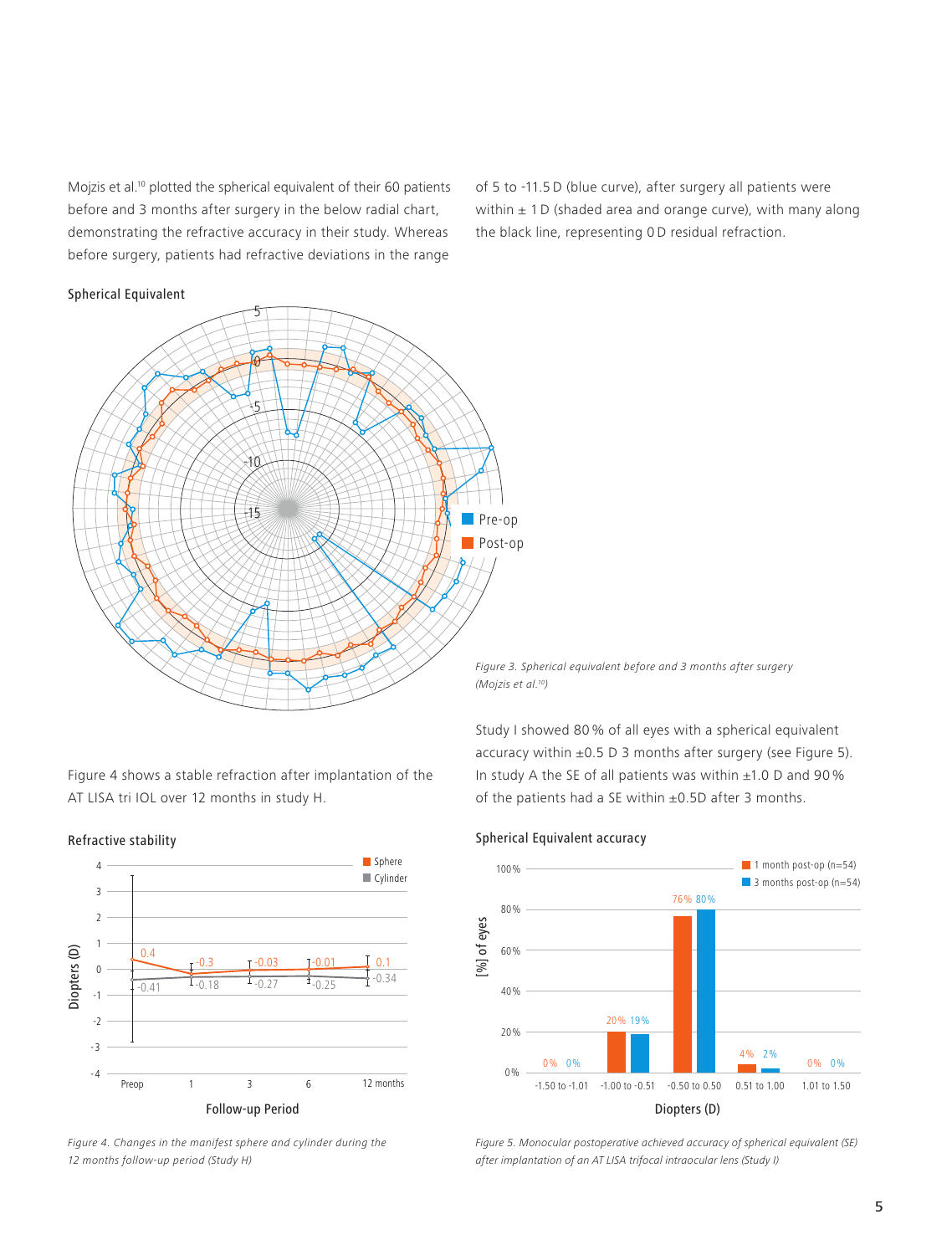

# Patient satisfaction

All studies investigating patient satisfaction yielded very high ratings for ZEISS AT LISA tri. The following section summarizes these findings, highlighting patient satisfaction feedback for different daily activities as well as spectacle independence scores. In study D 30 patients were asked to rate their vision in certain situations. For typical activities at various distances including reading, the average rating was in the range of satisfied to very satisfied (Figure 6).

#### Patient Satisfaction Evaluation



*Figure 6. Average ratings for patient satisfaction for distance, intermediate and near vision (Study D), 6 months post-op*

A scale from 1 (very good) to 6 (very bad) was used in study I to evaluate patients' uncorrected vision quality for the different daily tasks. The average score was 1.98 ± 1.07. Moreover, 92 % patients would choose the same IOL again and recommend it to others.

High patient satisfaction with ZEISS AT LISA tri is further reflected in study B, in which 96 % of patients stated that they would choose a multifocal lens again. Low levels of halos (15 %) and glare (10 %) were found after 6 months in a study with 34 patients<sup>11</sup>, contributing to the high level of patient satisfaction in this study. In study A, 90 % of the patients reported to perceive halos at 1 month after surgery, however, 80 % of these patients described these halos as not disturbing. At 3 months after surgery, the perception of halos decreased to 50 %.

### Spectacle independence

Spectacle independence is the predominant goal of patients when they opt for a multifocal IOL. The trifocal design of ZEISS AT LISA tri 839MP provides three focal points covering a broad range of distances with practically no gaps. This is reflected in the high levels of spectacle independence in study B (Figure 7).





*Figure 7. Level of spectacle independence 3 months after surgery (Study B)*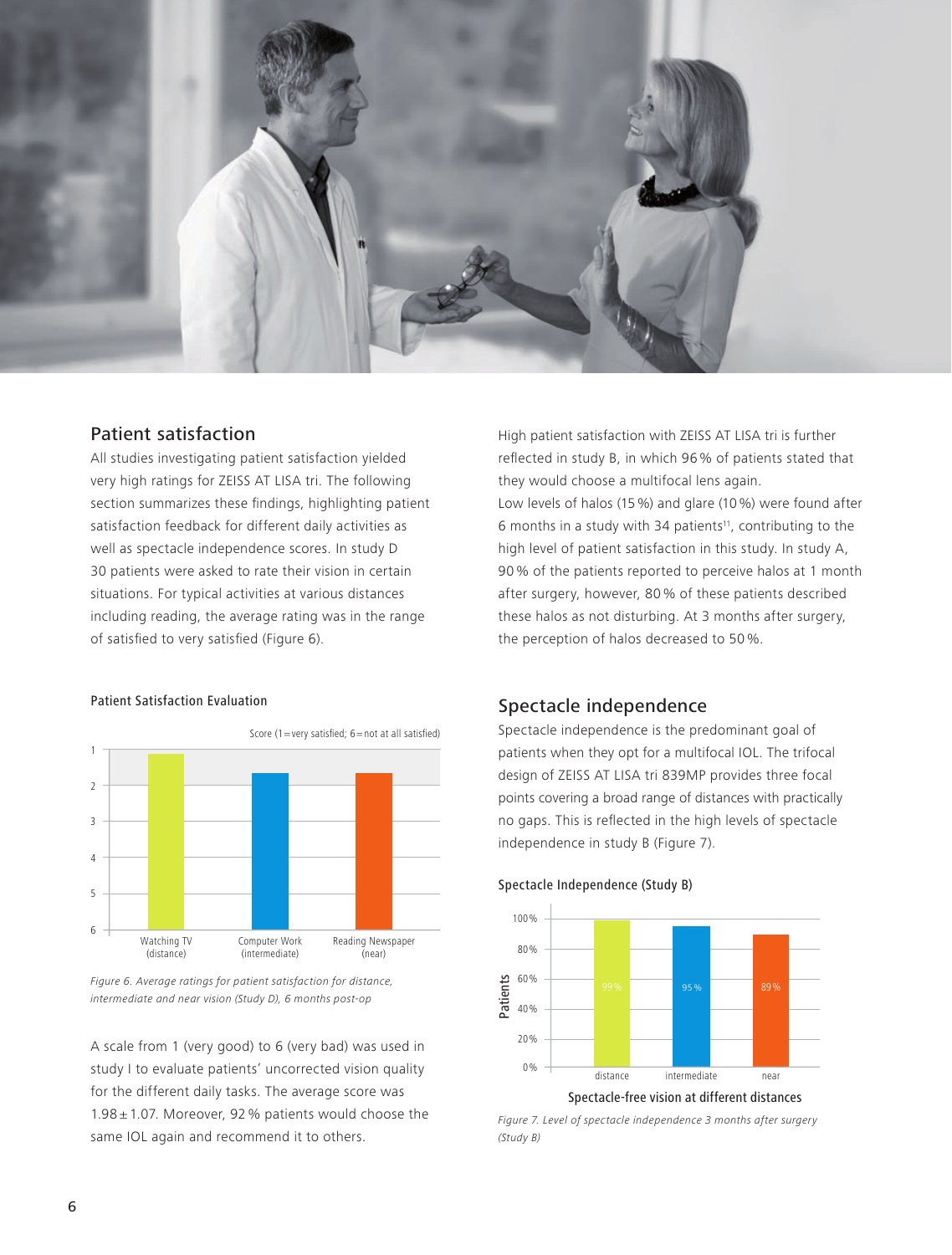These results are confirmed by study I with 100 % of the patients being spectacle-free at far and intermediate distances and only 12 % of the patients needing a near correction occasionally.

In a study by Kretz et al.12 the DATE (Daily Tasks Evaluation) score – a questionnaire developed at the International Vision Correction Research Centre (IVCRC) of the University of Heidelberg, Germany – was used to provide a quick method for evaluating the patients' satisfaction and ability to perform daily tasks.

Less than 10 % of the 52 patients in the study needed glasses to read newspapers or a book or to do computer work and only 15 % needed glasses to perform precision work. Study E confirmed these findings, reporting that 96 % of the patients could perform their daily activities without problems. Specifically, the mean spectacle independence scores for reading, doing computer work, and for activities requiring distant vision were 10.33  $\pm$  12.47, 5.71  $\pm$  11.90, and 3.92  $\pm$ 9.77, respectively (Scale used:  $0 =$  no spectacles needed;  $40$  = spectacles always needed), showing that most patients could perform these tasks without the use of spectacles.

# Contrast sensitivity

The clinical results from a European randomized trial\*\* measured with an Optec 6500 device demonstrated that contrast sensitivity is maintained within the normal range (Figure 8). This is achieved by the higher light energy transmittance and optimization of the diffractive ring design. Analyzing specifically the contrast sensitivity performance of IOLs in low mesopic conditions, Plaza-Puche et al. confirmed that the third focus point does not adversely affect the low mesopic contrast sensitivity of ZEISS AT LISA tri.13

#### Contrast sensitivity





*Figure 8. Mean-6 months postoperative contrast sensitivity function\*\**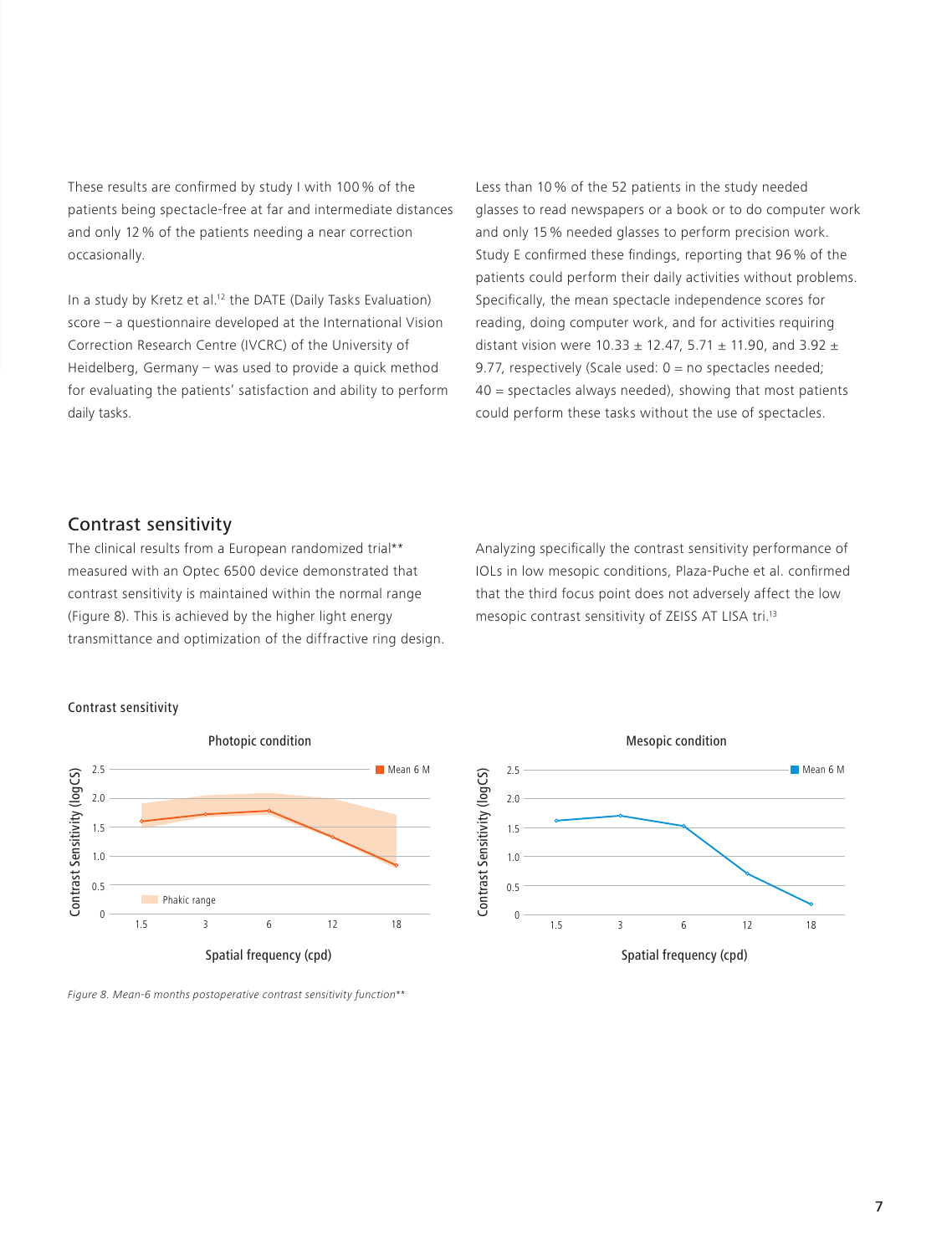# **Clinical experience with ZEISS AT LISA tri toric 939MP**



The toric trifocal IOL is designed to make spectacle-free vision available to a broader group of patients, including patients with astigmatism. Clinical investigations with ZEISS AT LISA tri toric have confirmed an outstanding performance of this IOL.

**Study J:** 220 eyes/110 patients (12 months multicentered study)\*\* **Study K:** 56 eyes/28 patients (3 months), prospective case series<sup>14</sup> **Study L:** 40 eyes/20 patients (12 months), prospective case series<sup>15</sup> **Study M:** 40 eyes/20 patients (6 months), prospective case series<sup>16</sup> **Study N:** 40 eyes/20 patients (3 months), prospective case series<sup>17</sup> **Study O:** 56 eyes/28 patients (3 months), prospective case series<sup>18</sup> **Study P:** 23 eyes/12 patients (1 month), prospective case series<sup>19</sup> **Study Q:** 30 eyes/16 patients (3 months), prospective study<sup>20</sup>

*Table 4: Studies with the ZEISS AT LISA tri toric 939MP IOL*

# Visual acuity and refraction

As for the ZEISS AT LISA tri 839MP, an excellent visual performance was found for all distances with the ZEISS AT LISA tri toric 939MP.

| Study       | $\mathsf{n}$ | <b>UDVA</b>                  | <b>CDVA</b>             | UIVA $(80 \text{ cm})^{\circ}$ | DCIVA (80 cm)°          | UNVA $(40 \text{ cm})^{\circ}$ | DCNVA $(40 \text{ cm})^{\circ}$ |
|-------------|--------------|------------------------------|-------------------------|--------------------------------|-------------------------|--------------------------------|---------------------------------|
| J monocular | 220          | $0.10 \pm 0.14$<br>$(n=210)$ | $0.02 + 0.11$<br>(208)  |                                |                         |                                |                                 |
| J binocular | 220          | $0.02 + 0.10$<br>(208)       | $-0.02 + 0.09$<br>(206) | $0.06 \pm 0.16$<br>(204)       | $0.06 + 0.15$<br>(204)  | $0.16 + 0.14$<br>(208)         | $0.15 \pm 0.13$<br>(204)        |
| K monocular | 56           | $0.13 + 0.15$                | $0.00 + 0.09$           | 66 cm: $0.08 + 0.15$           | 66 cm: $0.05 + 0.17$    | $0.13 + 0.18$                  | $0.02 + 0.07$                   |
| K binocular | 56           | $0.05 \pm 0.10$              | $-0.04 \pm 0.08$        | 66 cm: $0.08 + 0.19$           | 66 cm: $-0.03 \pm 0.11$ | $0.10 \pm 0.16$                | $-0.03 \pm 0.11$                |
| L monocular | 40           | $0.14 \pm 0.18$              | $0.00 \pm 0.07$         | 66 cm: $0.04 + 0.07$           |                         | $0.16 \pm 0.10$                |                                 |
| L binocular | 40           | $0.10 \pm 0.11$              | $0.00 \pm 0.08$         | 66 cm: $0.00 + 0.05$           |                         | $0.09 + 0.07$                  |                                 |
| M monocular | 40           | 0.05                         |                         | 0.05                           |                         | 0.12                           |                                 |
| N monocular | 40           | 0.00                         | $-0.05 + 0.04$          | < 0.1                          | -                       | < 0.20                         |                                 |
| O monocular | 56           | $-0.08$                      | $-1.0$                  | $-0.12$                        | $-0.12$                 | 0.00                           | $-0.06$                         |
| O binocular | 30           | $0.03 \pm 11$                | $0.00 \pm 0.09$         | $0.08 \pm 0.11$                | $0.07 \pm 0.11$         | $-0.10 \pm 0.30$               | $0.15 \pm 0.09$                 |

*Table 5: Monocular and binocular visual acuity results with the AT LISA tri toric IOL*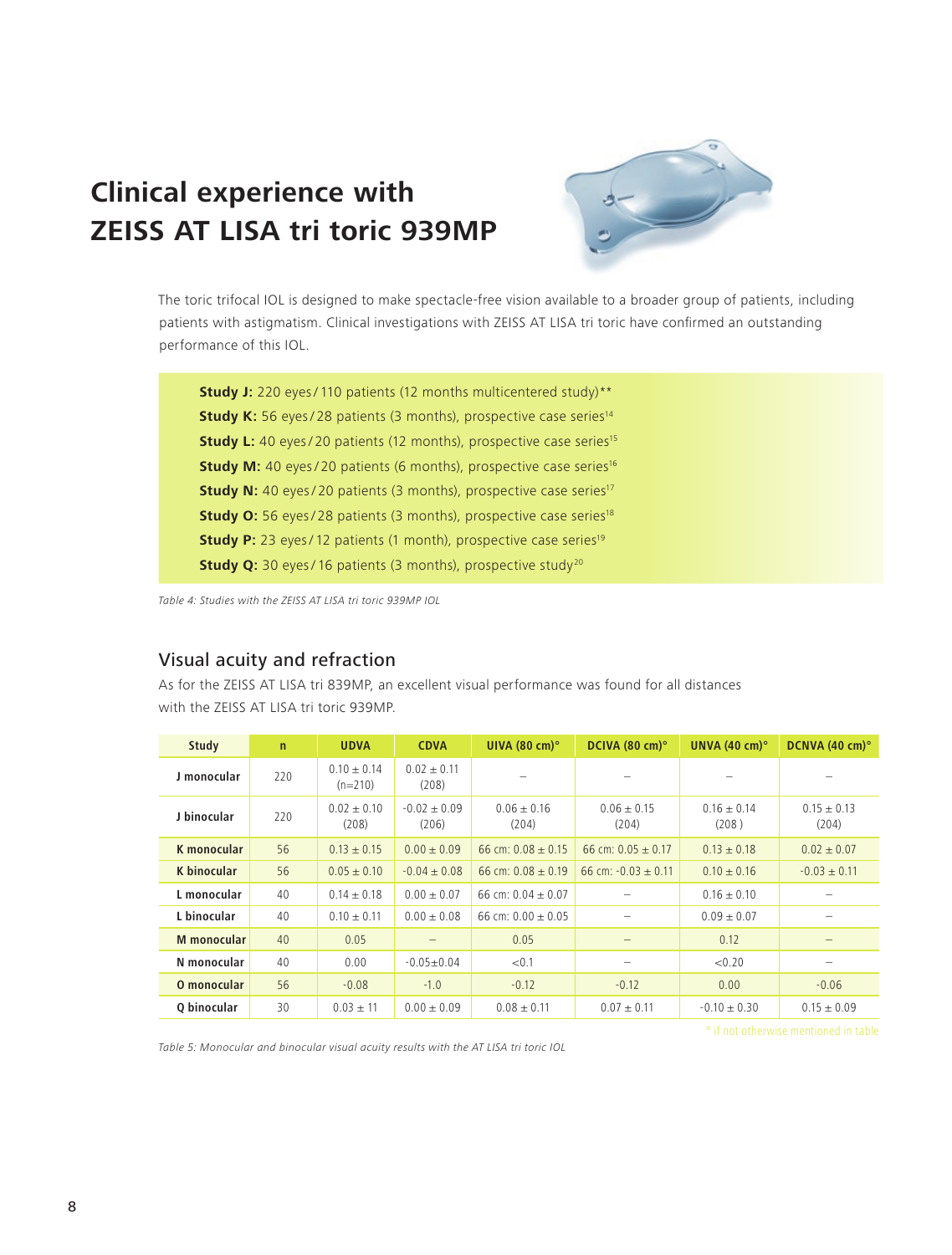In a case series (Study P) with 23 eyes 75 % reached an uncorrected monocular distance visual acuity (decimal) of 1.0 (corresponding to 0.0 logMAR) or better and 91 % of 0.8 (0.1 logMAR) or better after 1 month. Uncorrected monocular intermediate visual acuity was better than 0.8 (0.1 logMAR) in 83 % of the cases and 78 % of the eyes reached an uncorrected monocular near visual acuity of 0.8 (0.1 logMAR) or better. Binocular uncorrected near visual acuity was better than 0.8 (0.1 logMAR) in 100 % of the patients.

In study K, 98.2 % of the patients had a postoperative cylinder within  $\pm$  1.0 D and 78.6% had a manifest cylinder of  $\pm$  0.5 or less. The spherical equivalent was within  $\pm$  1.0 D and  $\pm$  0.5 D in 89.3 % and 71.4 % of eyes, respectively. All patients had a target refraction within  $\pm$  1.0 D in study L. The data confirms that the toric model of the AT LISA tri provides consistently excellent refractive outcomes for patients with astigmatism. This is further supported by the defocus curve of the trifocal toric AT LISA tri (Figure 9) which shows the same continuous range of vision as the defocus curve of the non-toric model (Figure 2).





*Figure 9. Binocular defocus curve with the AT LISA tri toric (Study Q)*

### Contrast sensitivity

Contrast sensitivity was measured with the CSV-100 device in study Q. Figure 10 shows the photopic and mesopic results as well as the normal range of a phakic eye.



Contrast sensitivity of the AT LISA tri toric IOL

*Figure 10. Contrast sensitivity with the AT LISA tri toric IOL (Study Q) 3 months postoperatively*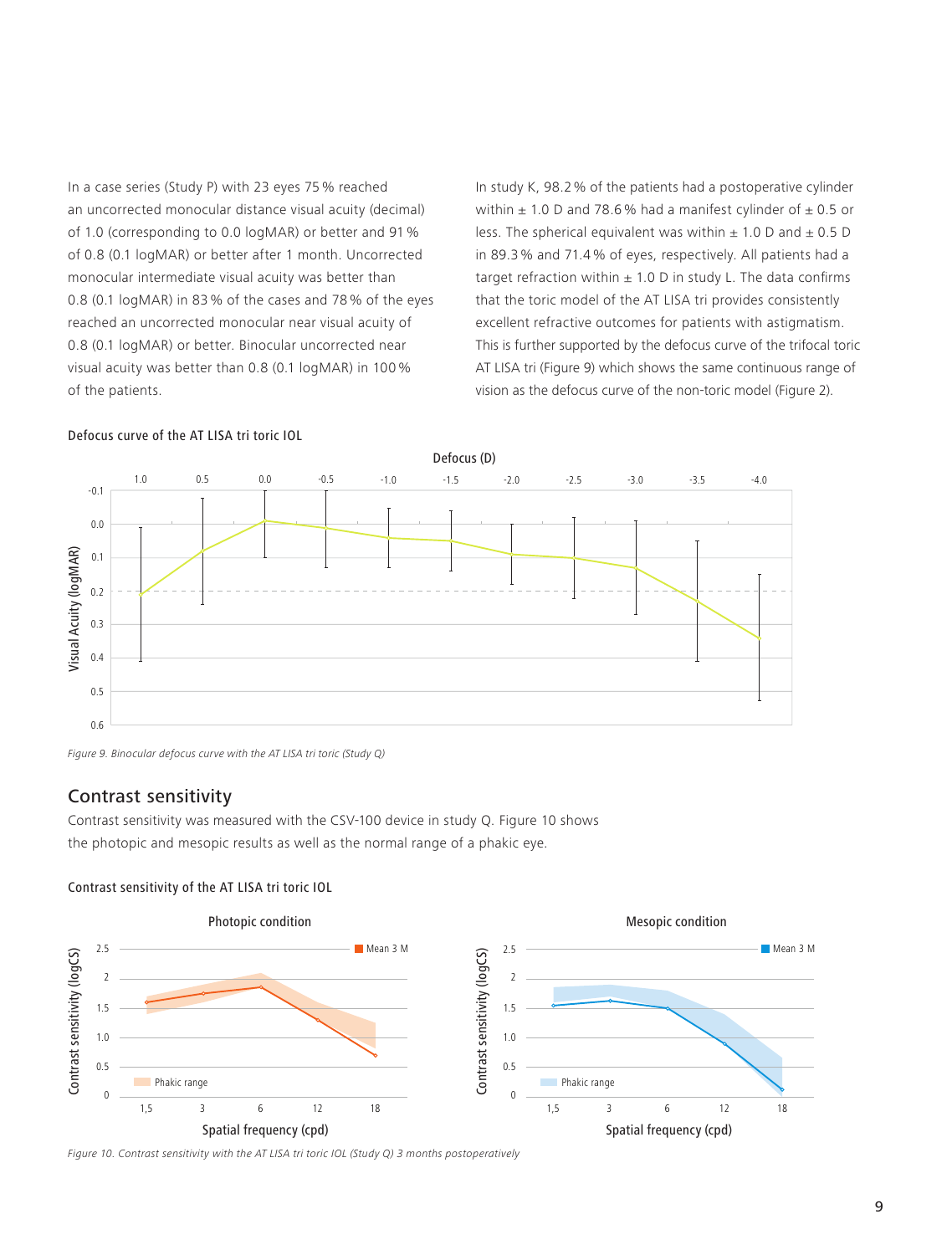# Rotational stability

To achieve good visual results in astigmatic patients, precise alignment and postoperative rotational stability of the toric IOL is of critical importance. AT LISA tri toric from ZEISS proved to consistently provide very good rotational stability in studies: In all cases of study P the lenses were stable and within 5° of the intended axis one month after surgery. No IOL rotations were noted in studies N and O. In study L, in 95 % of the eyes the achieved IOL axis was within 5° of the intended axis. After 12 months the achieved axis was within 5° of the target axis in 96.6 % of the eyes of study J.

Figure 11 shows the high patient satisfaction at far, intermediate and near distance, resulting in more than 98.1 % of the patients who would choose the same lens again.

Patient satisfaction with the AT LISA tri toric IOL



# Reading acuity

Subjective reading acuity, measured with the Salzburg Reading Desk was 0.11 logRAD at an average preferred distance of 38.9 cm. Subjective intermediate acuity was 0.03 logRAD at an average preferred distance of 78.2 cm (Study N). Study J revealed a reading acuity of 0.15  $\pm$ 0.13 logRAD at a mean preferred distance of 37.40 cm and a reading speed of  $163.57 \pm 41.08$  words per minute (wpm). These results are better than those found for other diffractive, apodized and refractive multifocal IOLs (Diffractive IOLs: reading acuity  $0.27 \pm 0.13$  logRAD; reading speed  $139 \pm 32$  wpm; Apodized:  $0.29 \pm 0.15$  logRAD; 147  $\pm$  35 wpm; Refractive: 0.40  $\pm$  0.16 logRAD; 152  $\pm$ 40 wpm) using the same method to assess reading acuity and speed.<sup>21</sup>

# Patient satisfaction

12 months after surgery, all patients of study J were highly satisfied with their postoperative vision. On a scale from 0 to 10 (with 0 standing for very satisfied and 10 for not satisfied at all) the mean satisfaction scores were  $0.6 \pm 0.6$ for distance,  $0.7 \pm 0.7$  for intermediate and  $0.7 \pm 0.8$  for near vision.

*Figure 11. Patient satisfaction after 3 months with the AT LISA tri toric at various distances (Study J)*

# Spectacle independence

12 months after surgery, 87.5 % of the patients reported to never use reading glasses or to do it only occasionally. Only one patient reported to always wear spectacles for near vision. Figure 12 shows how often patients wore glasses for far, intermediate and near distances 12 months after bilateral implantation of the ZEISS AT LISA tri toric IOL. Strong spectacle independence scores further led to high patient satisfaction, with 95.2 % of the patients being happy with their spectacle-free distance and intermediate and 83.7 % with their near vision.



### Use of spectacles after implantation of the AT LISA tri toric IOL

Use of spectacles

*Figure 12. Use of spectacles 3 months after implantation of the AT LISA tri toric (Study J)*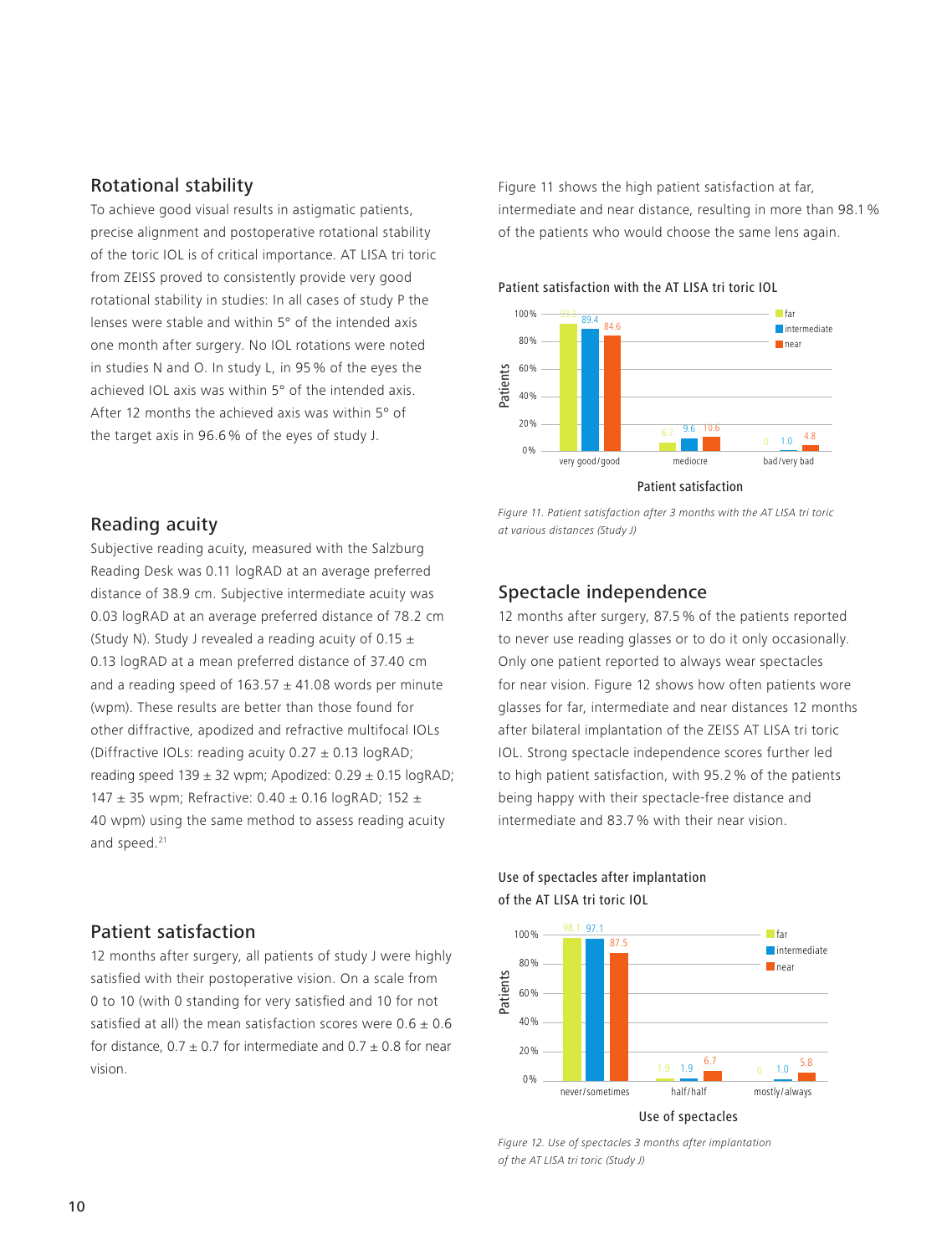*"The AT LISA tri toric from ZEISS delivers excellent, predictable visual results at all distances and enables accurate astigmatism correction. Easy to implant and align, the IOL guarantees a stable position in the eye."\*\*\**

\*\*\* Patrick Versace, MD (Vision Eye Institute, Sydney, Australia)

# **Conclusion**

These clinical results highlight the advantages of the ZEISS trifocal optic design represented by the AT LISA tri family. It provides patients with True Living Vision: an excellent vision at all distances. AT LISA tri and AT LISA tri toric are ideal for patients who are looking for a high level of spectacle independence and comfortable vision while performing their daily activities.

*\*\* Unpublished European studies performed between 2012 and 2016 at various sites. Data on file*

- *1. Kretz FT et al. J Ophthalmol. 2015; 2015:962891*
- *2. Mojzis P et al. J Refract Surg. 2014; 30:666–672*
- *3. Mojzis P et al. J Cataract Refract Surg. 2014; 40:60–69*
- *4. Kretz FT et al. Korean J Ophthalmol. 2016; 30(3):00–00*
- *5. Kretz FT et al. BMC Ophthalmology. 2015; 15:110–116*
- *6. Alfonso JF et al. Eur J Ophthalmol. 2016; Jan 18:0.*
- *7. Mojzis P et al. J Cataract Refract Surg. 2015; 41:1623–1630*
- *8. Kohnen T et al. Am J Ophthalmol. 2016; 161:71–77*
- *9. Plaza-Puche AB, Alio JL. Eur J Ophthalmol. 2016; April 27:0*
- *10. Mojzis P, Pena-Garcia P, Alio JL in Multifocal Intraocular Lenses* 
	- *The Art and the Practice. Editors: Alio JL, Pikkel J. Springer 2014*
- *11. Fernandez J. Presented at the ESCRS 2012, Milan, Italy*
- *12. Kretz FT et al. The Ophthalmologist 7/2015*
- *13. Plaza-Puche AB et al. Eur J Ophthalmol. 2016; Apr 27:0.*
- *14. Kretz FT et al. J Refract Surg. 2015; 31(8):504–510*
- *15. Höhn F et al. Klin Monbl Augenheilkd. 2015; 232:957–961*
- *16. Faria-Correia F et al. Presented at the ASCRS 2015, San Diego*
- *17. Kaymak H et al. Presented at the ASCRS 2015, San Diego*
- *18. Kretz FT et al. Presented at the ASCRS 2015, San Diego*
- *19. Daya SM, Espinosa M, Khan S. Presented at the ASCRS 2015, San Diego*
- *20. Mojzis P et al. J Cataract Refract Surg. 2015; 41:2695–2706*
- *21. Rasp M et al. J Cataract Refract Surg. 2012; 38:1950–1961*